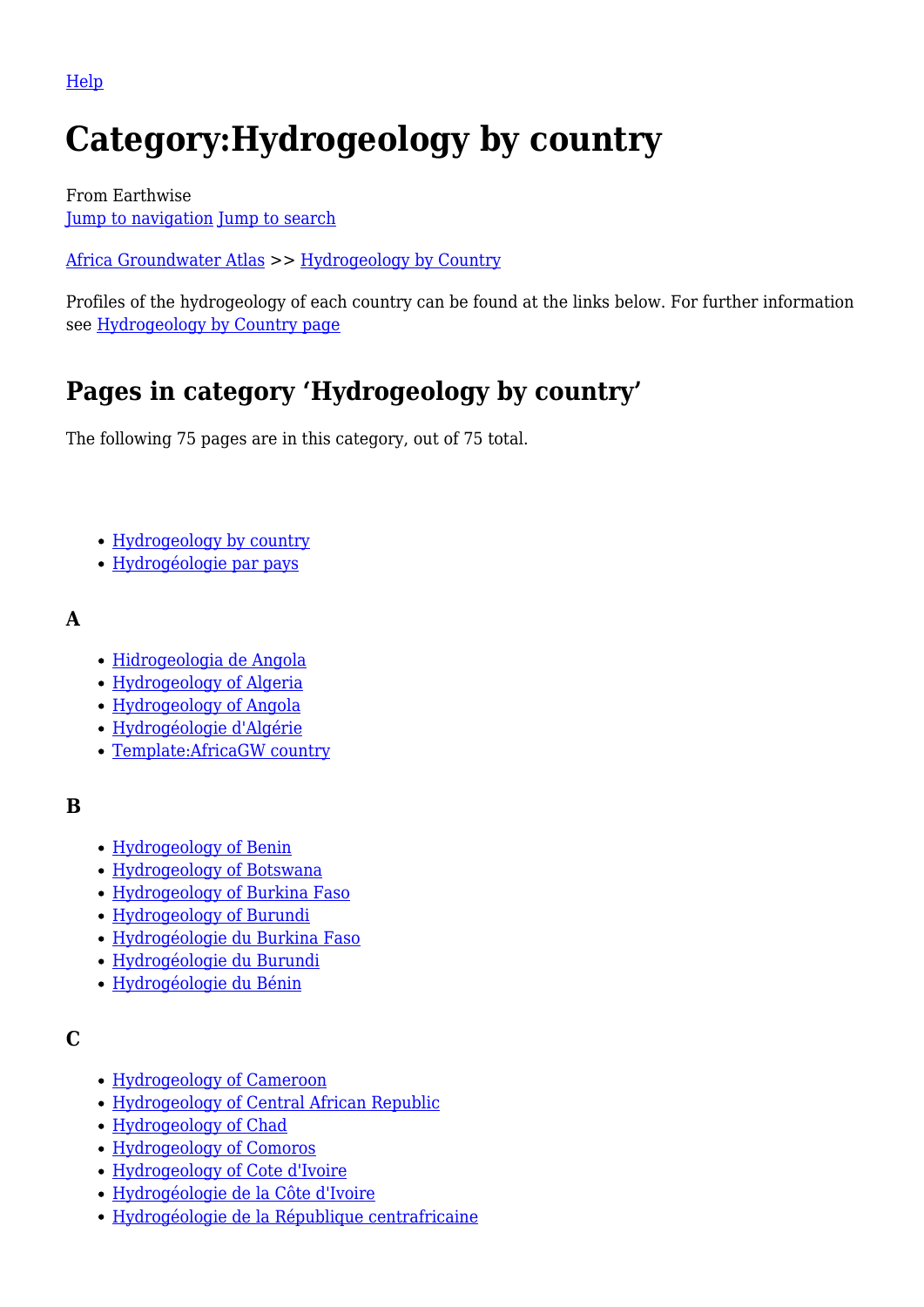[Hydrogéologie du Cameroun](http://earthwise.bgs.ac.uk/index.php/Hydrog%C3%A9ologie_du_Cameroun)

#### **D**

- [Hydrogeology of Democratic Republic of the Congo](http://earthwise.bgs.ac.uk/index.php/Hydrogeology_of_Democratic_Republic_of_the_Congo)
- [Hydrogeology of Djibouti](http://earthwise.bgs.ac.uk/index.php/Hydrogeology_of_Djibouti)
- [Hydrogéologie de Djibouti](http://earthwise.bgs.ac.uk/index.php/Hydrog%C3%A9ologie_de_Djibouti)
- [Hydrogéologie de la République Démocratique du Congo](http://earthwise.bgs.ac.uk/index.php/Hydrog%C3%A9ologie_de_la_R%C3%A9publique_D%C3%A9mocratique_du_Congo)

### **E**

- [Hydrogeology of Egypt](http://earthwise.bgs.ac.uk/index.php/Hydrogeology_of_Egypt)
- [Hydrogeology of Equatorial Guinea](http://earthwise.bgs.ac.uk/index.php/Hydrogeology_of_Equatorial_Guinea)
- [Hydrogeology of Eritrea](http://earthwise.bgs.ac.uk/index.php/Hydrogeology_of_Eritrea)
- [Hydrogeology of Ethiopia](http://earthwise.bgs.ac.uk/index.php/Hydrogeology_of_Ethiopia)
- [Hydrogeology of Swaziland](http://earthwise.bgs.ac.uk/index.php/Hydrogeology_of_Swaziland)

#### **G**

- [Hydrogeology of Gabon](http://earthwise.bgs.ac.uk/index.php/Hydrogeology_of_Gabon)
- [Hydrogeology of Gambia](http://earthwise.bgs.ac.uk/index.php/Hydrogeology_of_Gambia)
- [Hydrogeology of Ghana](http://earthwise.bgs.ac.uk/index.php/Hydrogeology_of_Ghana)
- [Hydrogeology of Guinea](http://earthwise.bgs.ac.uk/index.php/Hydrogeology_of_Guinea)
- [Hydrogeology of Guinea Bissau](http://earthwise.bgs.ac.uk/index.php/Hydrogeology_of_Guinea_Bissau)
- [Hydrogéologie du Gabon](http://earthwise.bgs.ac.uk/index.php/Hydrog%C3%A9ologie_du_Gabon)

### **K**

• [Hydrogeology of Kenya](http://earthwise.bgs.ac.uk/index.php/Hydrogeology_of_Kenya)

### **L**

- [Hydrogeology of Lesotho](http://earthwise.bgs.ac.uk/index.php/Hydrogeology_of_Lesotho)
- [Hydrogeology of Liberia](http://earthwise.bgs.ac.uk/index.php/Hydrogeology_of_Liberia)
- [Hydrogeology of Libya](http://earthwise.bgs.ac.uk/index.php/Hydrogeology_of_Libya)
- [List of Authors](http://earthwise.bgs.ac.uk/index.php/List_of_Authors)
- [Liste Des Auteurs](http://earthwise.bgs.ac.uk/index.php/Liste_Des_Auteurs)

### **M**

- [Hydrogeology of Madagascar](http://earthwise.bgs.ac.uk/index.php/Hydrogeology_of_Madagascar)
- [Hydrogeology of Malawi](http://earthwise.bgs.ac.uk/index.php/Hydrogeology_of_Malawi)
- [Hydrogeology of Mali](http://earthwise.bgs.ac.uk/index.php/Hydrogeology_of_Mali)
- [Hydrogeology of Mauritania](http://earthwise.bgs.ac.uk/index.php/Hydrogeology_of_Mauritania)
- [Hydrogeology of Morocco & Western Sahara \(Moroccan Sahara\)](http://earthwise.bgs.ac.uk/index.php/Hydrogeology_of_Morocco_%26_Western_Sahara_(Moroccan_Sahara))
- [Hydrogeology of Mozambique](http://earthwise.bgs.ac.uk/index.php/Hydrogeology_of_Mozambique)
- [Hydrogéologie de la Mauritanie](http://earthwise.bgs.ac.uk/index.php/Hydrog%C3%A9ologie_de_la_Mauritanie)
- [Hydrogéologie de Madagascar](http://earthwise.bgs.ac.uk/index.php/Hydrog%C3%A9ologie_de_Madagascar)
- [Hydrogéologie du Mali](http://earthwise.bgs.ac.uk/index.php/Hydrog%C3%A9ologie_du_Mali)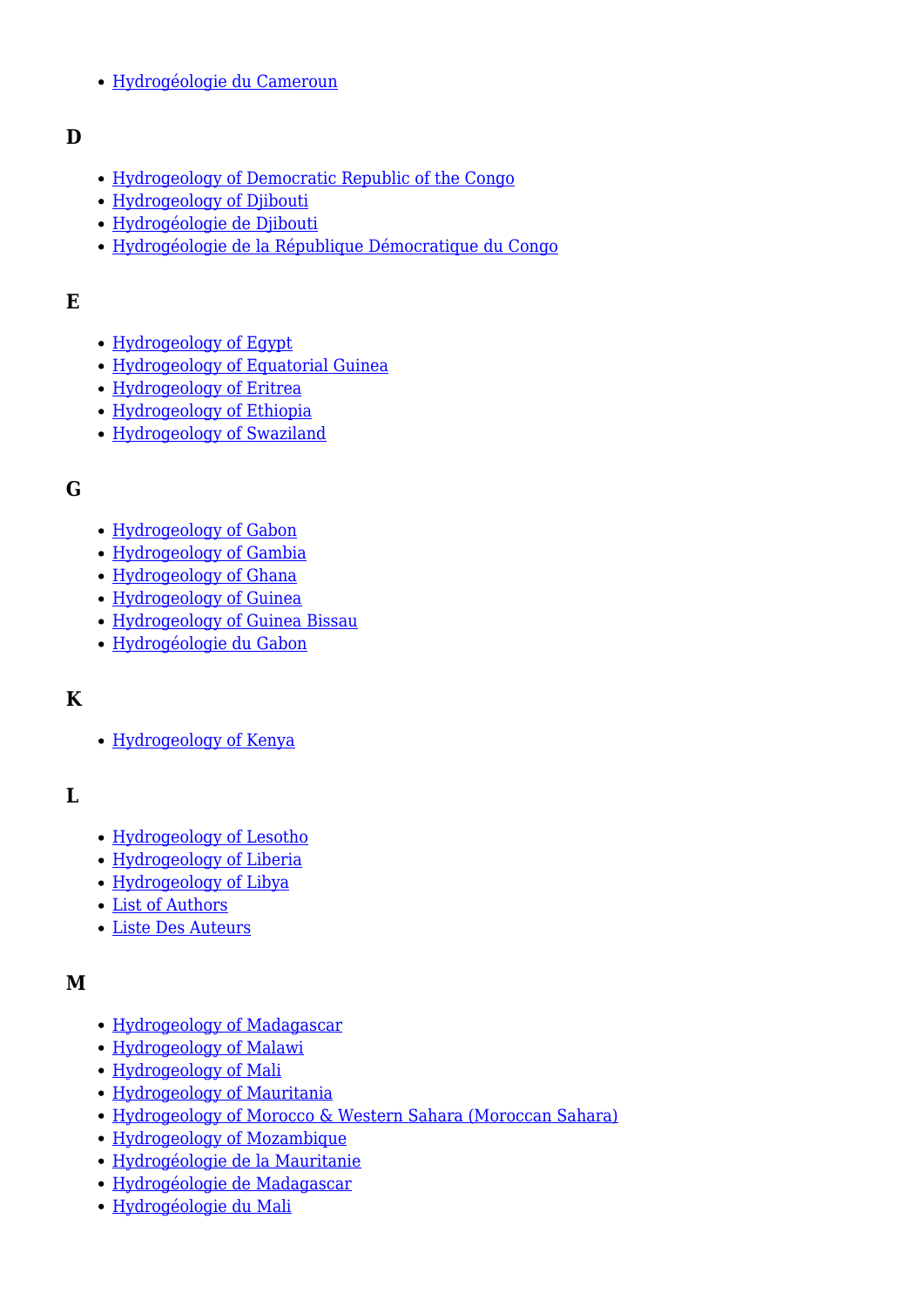[Hydrogéologie du Maroc et du Sahara occidental \(Sahara marocain\)](http://earthwise.bgs.ac.uk/index.php/Hydrog%C3%A9ologie_du_Maroc_et_du_Sahara_occidental_(Sahara_marocain))

#### **N**

- [Hydrogeology of Namibia](http://earthwise.bgs.ac.uk/index.php/Hydrogeology_of_Namibia)
- [Hydrogeology of Niger](http://earthwise.bgs.ac.uk/index.php/Hydrogeology_of_Niger)
- [Hydrogeology of Nigeria](http://earthwise.bgs.ac.uk/index.php/Hydrogeology_of_Nigeria)
- [Hydrogéologie du Niger](http://earthwise.bgs.ac.uk/index.php/Hydrog%C3%A9ologie_du_Niger)

#### **R**

- [Hydrogeology of Republic of Congo](http://earthwise.bgs.ac.uk/index.php/Hydrogeology_of_Republic_of_Congo)
- [Hydrogeology of Rwanda](http://earthwise.bgs.ac.uk/index.php/Hydrogeology_of_Rwanda)
- [Hydrogéologie de le République du Congo](http://earthwise.bgs.ac.uk/index.php/Hydrog%C3%A9ologie_de_le_R%C3%A9publique_du_Congo)

#### **S**

- [Hydrogeology of Senegal](http://earthwise.bgs.ac.uk/index.php/Hydrogeology_of_Senegal)
- [Hydrogeology of Sierra Leone](http://earthwise.bgs.ac.uk/index.php/Hydrogeology_of_Sierra_Leone)
- [Hydrogeology of Somalia](http://earthwise.bgs.ac.uk/index.php/Hydrogeology_of_Somalia)
- [Hydrogeology of South Africa](http://earthwise.bgs.ac.uk/index.php/Hydrogeology_of_South_Africa)
- [Hydrogeology of South Sudan](http://earthwise.bgs.ac.uk/index.php/Hydrogeology_of_South_Sudan)
- [Hydrogeology of Sudan](http://earthwise.bgs.ac.uk/index.php/Hydrogeology_of_Sudan)
- [Hydrogéologie du Sénégal](http://earthwise.bgs.ac.uk/index.php/Hydrog%C3%A9ologie_du_S%C3%A9n%C3%A9gal)

#### **T**

- [Hydrogeology of Tanzania](http://earthwise.bgs.ac.uk/index.php/Hydrogeology_of_Tanzania)
- [Hydrogeology of Togo](http://earthwise.bgs.ac.uk/index.php/Hydrogeology_of_Togo)
- [Hydrogeology of Tunisia](http://earthwise.bgs.ac.uk/index.php/Hydrogeology_of_Tunisia)
- [Hydrogéologie de la Tunisie](http://earthwise.bgs.ac.uk/index.php/Hydrog%C3%A9ologie_de_la_Tunisie)
- [Hydrogéologie du Togo](http://earthwise.bgs.ac.uk/index.php/Hydrog%C3%A9ologie_du_Togo)

### **U**

[Hydrogeology of Uganda](http://earthwise.bgs.ac.uk/index.php/Hydrogeology_of_Uganda)

#### **Z**

- [Hydrogeology of Zambia](http://earthwise.bgs.ac.uk/index.php/Hydrogeology_of_Zambia)
- [Hydrogeology of Zimbabwe](http://earthwise.bgs.ac.uk/index.php/Hydrogeology_of_Zimbabwe)

#### Retrieved from

'[http://earthwise.bgs.ac.uk/index.php?title=Category:Hydrogeology\\_by\\_country&oldid=28270'](http://earthwise.bgs.ac.uk/index.php?title=Category:Hydrogeology_by_country&oldid=28270) [Category](http://earthwise.bgs.ac.uk/index.php/Special:Categories):

[Africa Groundwater Atlas](http://earthwise.bgs.ac.uk/index.php/Category:Africa_Groundwater_Atlas)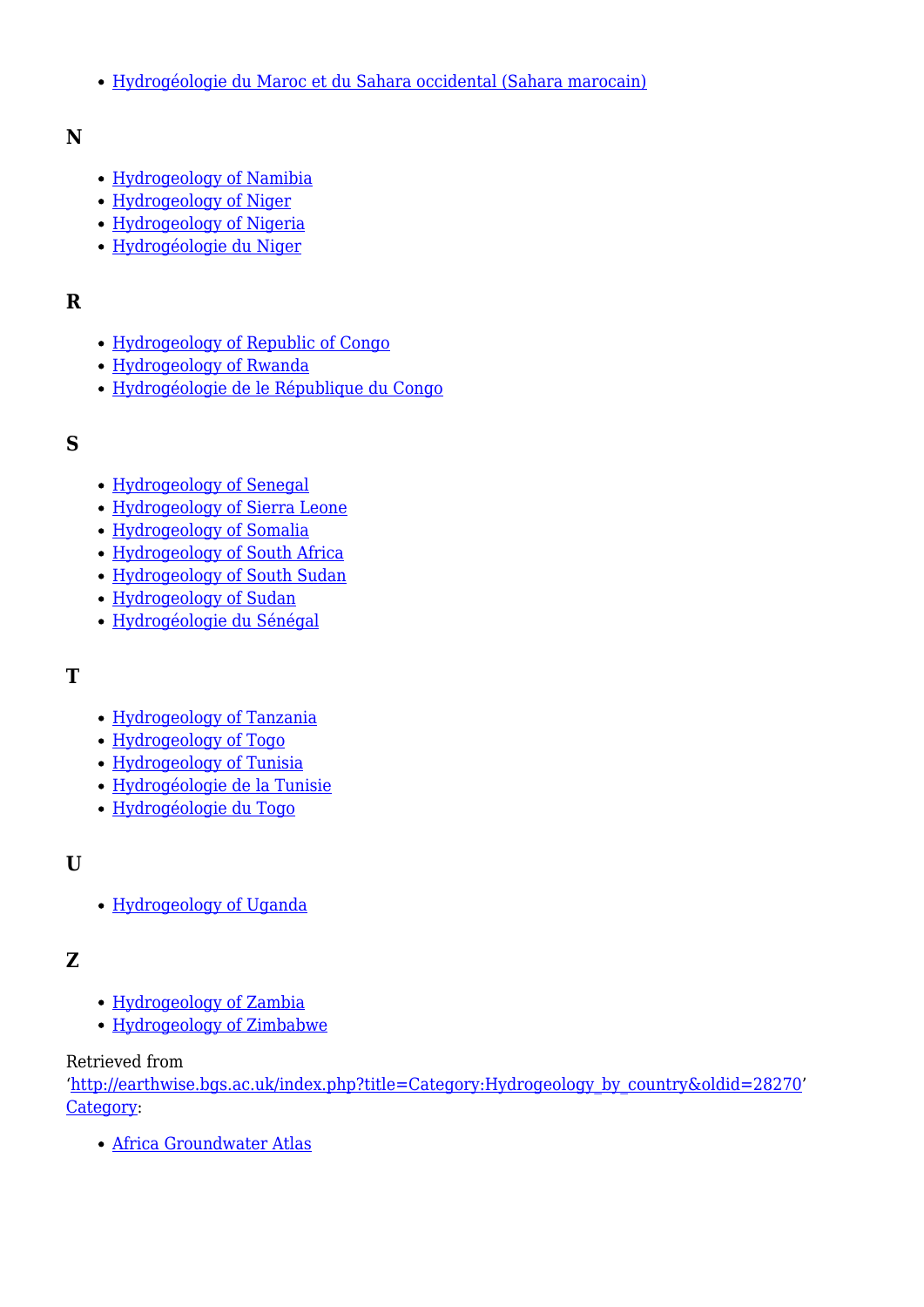# **Navigation menu**

## **Personal tools**

- Not logged in
- [Talk](http://earthwise.bgs.ac.uk/index.php/Special:MyTalk)
- [Contributions](http://earthwise.bgs.ac.uk/index.php/Special:MyContributions)
- [Log in](http://earthwise.bgs.ac.uk/index.php?title=Special:UserLogin&returnto=Category%3AHydrogeology+by+country&returntoquery=action%3Dmpdf)
- [Request account](http://earthwise.bgs.ac.uk/index.php/Special:RequestAccount)

### **Namespaces**

- [Category](http://earthwise.bgs.ac.uk/index.php/Category:Hydrogeology_by_country)
- [Discussion](http://earthwise.bgs.ac.uk/index.php?title=Category_talk:Hydrogeology_by_country&action=edit&redlink=1)

 $\Box$ 

# **Variants**

### **Views**

- [Read](http://earthwise.bgs.ac.uk/index.php/Category:Hydrogeology_by_country)
- [View source](http://earthwise.bgs.ac.uk/index.php?title=Category:Hydrogeology_by_country&action=edit)
- [View history](http://earthwise.bgs.ac.uk/index.php?title=Category:Hydrogeology_by_country&action=history)
- [PDF Export](http://earthwise.bgs.ac.uk/index.php?title=Category:Hydrogeology_by_country&action=mpdf)

 $\Box$ 

### **More**

#### **Search**

Search Go

### **Navigation**

- [Main page](http://earthwise.bgs.ac.uk/index.php/Main_Page)
- [Recent changes](http://earthwise.bgs.ac.uk/index.php/Special:RecentChanges)
- [Random page](http://earthwise.bgs.ac.uk/index.php/Special:Random)
- [Help about MediaWiki](https://www.mediawiki.org/wiki/Special:MyLanguage/Help:Contents)

# **Tools**

- [What links here](http://earthwise.bgs.ac.uk/index.php/Special:WhatLinksHere/Category:Hydrogeology_by_country)
- [Related changes](http://earthwise.bgs.ac.uk/index.php/Special:RecentChangesLinked/Category:Hydrogeology_by_country)
- [Special pages](http://earthwise.bgs.ac.uk/index.php/Special:SpecialPages)
- [Permanent link](http://earthwise.bgs.ac.uk/index.php?title=Category:Hydrogeology_by_country&oldid=28270)
- [Page information](http://earthwise.bgs.ac.uk/index.php?title=Category:Hydrogeology_by_country&action=info)